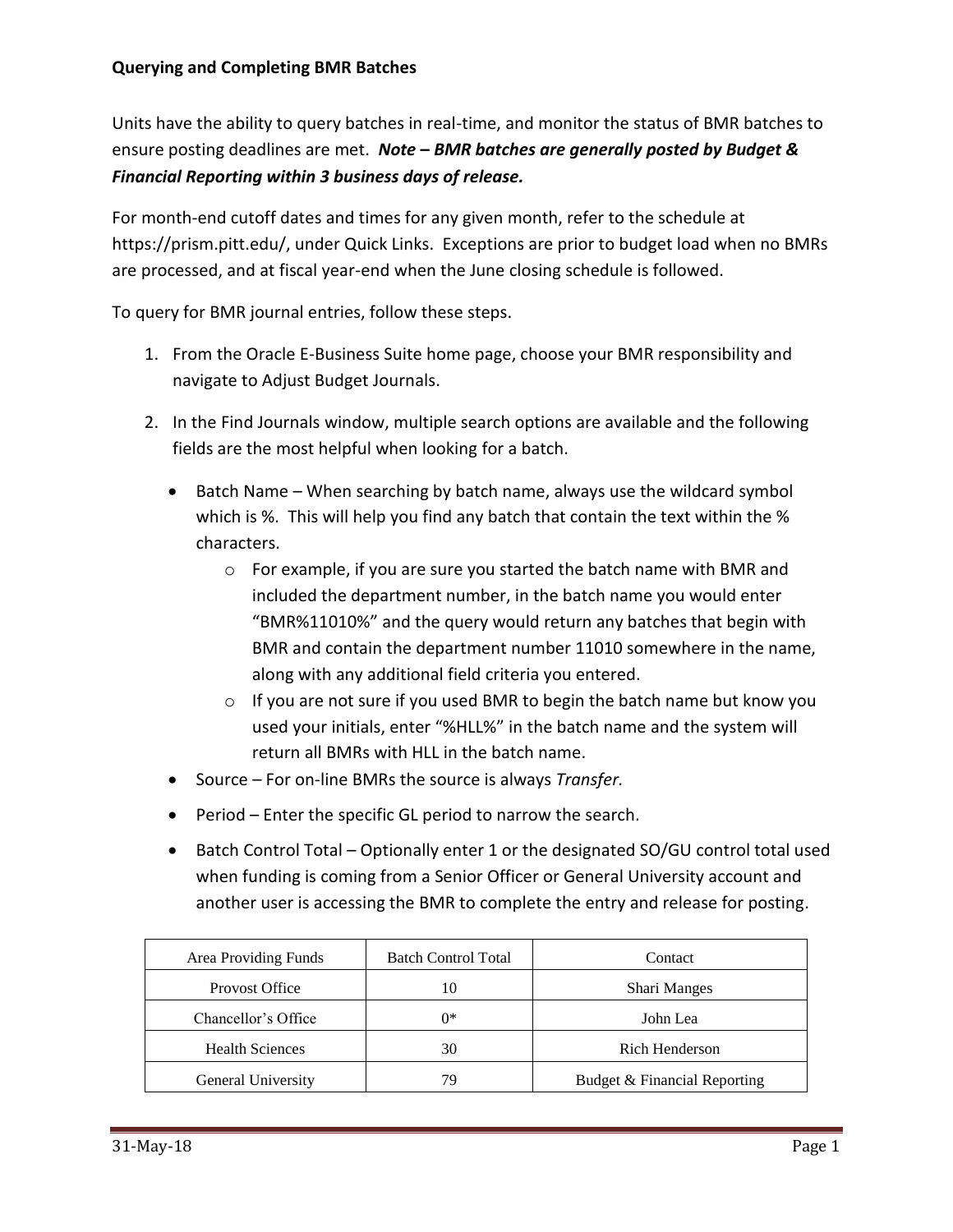## **Querying and Completing BMR Batches**

| <b>O</b> Find Journals |                 |                      | LOX           |  |
|------------------------|-----------------|----------------------|---------------|--|
| Batch                  |                 |                      | $\cdots$      |  |
| Journal                |                 |                      |               |  |
| Ledger                 |                 |                      |               |  |
| Source                 | <b>Transfer</b> | Period               | <b>MAY-18</b> |  |
| Category               |                 | Currency             |               |  |
| <b>Status</b>          |                 | <b>Control Total</b> |               |  |
| Posting                |                 | Batch                |               |  |
| Funds                  |                 | Journal              |               |  |
| Clear                  | New Batch       | New Journal          | More<br>Find  |  |

## 3. Click Find.

This will return all batches that meet your search criteria.

| <b>LDX</b><br><b>O</b> Enter Journals (University of Pittsburgh) |          |          |               |                            |                 |            |               |                |  |  |  |
|------------------------------------------------------------------|----------|----------|---------------|----------------------------|-----------------|------------|---------------|----------------|--|--|--|
| $\mathbf{B}^{\parallel}$                                         |          |          |               |                            |                 |            |               |                |  |  |  |
| <b>Batch Status</b>                                              | Source   | Category | Period        | <b>Batch Name</b>          | Journal Name    | Currency   | Journal Debit | Journal Credit |  |  |  |
| Unposted                                                         | Transfer | Budget   | <b>MAY-18</b> | <b>BMR06P 11010 HLL 0</b>  | Budget USD 1000 | <b>USD</b> | 139,200.00    | 139,200.00     |  |  |  |
| <b>Unposted</b>                                                  | Transfer | Budget   | <b>MAY-18</b> | <b>BMR06T 11010 HLL 04</b> | Budget USD 1000 | <b>USD</b> | 3.500.00      | 3,500.00       |  |  |  |
| <b>Unposted</b>                                                  | Transfer | Budget   | <b>MAY-18</b> | <b>BMR06T 11010 HLL 0!</b> | Budget USD 1000 | <b>USD</b> | 10,000.00     | 10,000.00      |  |  |  |
| <b>Unposted</b>                                                  | Transfer | Budget   | <b>MAY-18</b> | <b>BMR06T 11010 HLL 0!</b> | Budget USD 1000 | <b>USD</b> | 4,500.00      | 4,500.00       |  |  |  |
|                                                                  |          |          |               |                            |                 |            |               |                |  |  |  |
|                                                                  |          |          |               |                            |                 |            |               |                |  |  |  |
|                                                                  |          |          |               |                            |                 |            |               |                |  |  |  |

4. Click the Folder icon in the upper left corner of the window as indicated above to open the Show Batch Control folder. This will display the batch control field to easily identify batches that are still not released for posting based on the batch control total.

| <b>O</b> Enter Journals (University of Pittsburgh) |                     |          |          |                                                |                 |                            |               |                |  |  |  |
|----------------------------------------------------|---------------------|----------|----------|------------------------------------------------|-----------------|----------------------------|---------------|----------------|--|--|--|
|                                                    | Show Batch Control  |          |          |                                                |                 |                            |               |                |  |  |  |
| Period                                             | <b>Batch Status</b> | Source   | Category | <b>Batch Name</b>                              | Journal Name    | <b>Batch Control Total</b> | Journal Debit | Journal Credit |  |  |  |
| <b>MAY-18</b>                                      | Unposted            | Transfer | Budget   | BMR06P 11010 HLL 05-15 1 Trans Budget USD 1000 |                 |                            | 139,200.00    | 139.200.00     |  |  |  |
| <b>MAY-18</b>                                      | Unposted            | Transfer | Budget   | BMR06T 11010 HLL 04-MAY-18 Tr                  | Budget USD 1000 | 3500                       | 3.500.00      | 3.500.00       |  |  |  |
| <b>MAY-18</b>                                      | Unposted            | Transfer | Budget   | BMR06T 11010 HLL 05-15 2 Trans Budget USD 1000 |                 | 79                         | 10.000.00     | 10.000.00      |  |  |  |
| <b>MAY-18</b>                                      | Unposted            | Transfer | Budget   | BMR06T 11010 HLL 05-16 1 Trans Budget USD 1000 |                 | 4500                       | 4.500.00      | 4.500.00       |  |  |  |
|                                                    |                     |          |          |                                                |                 |                            |               |                |  |  |  |
|                                                    |                     |          |          |                                                |                 |                            |               |                |  |  |  |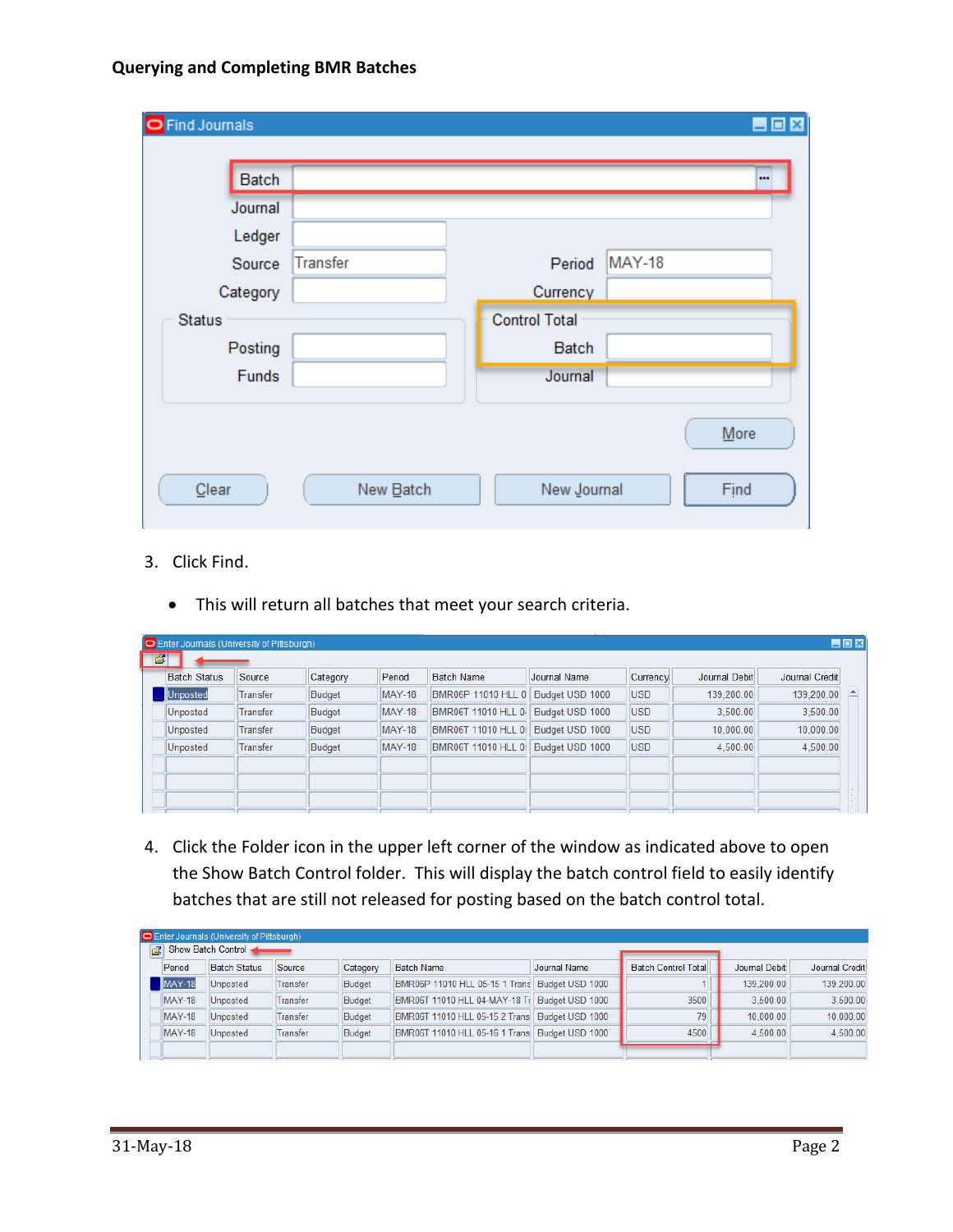## **Querying and Completing BMR Batches**

An incomplete batch will not post in the GL. Check for the following on incomplete batches: (Review Batch / Review Journal buttons)

- 1. For the unposted batches that still have 1 in the Batch Control Total or Batch Control Total is not valid (missing/incorrect), review the batch and update the batch control total accordingly (click the Review Batch button). If the BMR is still pending completion, approval, or release by another individual area, contact the responsible individual in that area directly for prompt resolution.
- 2. For the unposted batches that still have the designated SO/GU value in the Batch Control Total, check with the responsible person for the batch status. Contact information for SO/GU can be found on page one or in the BMR Training Guide [http://pre.prism.pitt.edu/wp-content/uploads/BMRTrainingGuideOperating.pdf.](http://pre.prism.pitt.edu/wp-content/uploads/BMRTrainingGuideOperating.pdf)
- 3. If the batch is unposted but the control totals are correct, please check the following journal information. Click the Review Journal button to open the journal entry.
	- Budget Type In the Preparer descriptive flexfield, verify the correct Budget type has been selected (*Permanent* or *Temporary*) and that it matches the Budget type included in the batch name (BMRT/BMRP).
	- BMR Description In the Preparer descriptive flexfield, verify the correct BMR description has been entered (*do not use employee names for salary BMRs, text should be mixed case, and a maximum of 90 characters long*). Permanent BMRs requiring annualization need to begin description with "Annualize".
	- Verify that the Journal debits and credits equal and match the journal control total.
	- Verify that the Batch control total matches the debit and credit amounts.
- 4. The Batch Name field, if incorrect, cannot be modified. Batch name should appear as follows: BMRRCT or BMRRCP Dept Initials Date Tracking# (only 1 space between each segment **(e.g. BMR79T 99011 LAM 5-25 1)**. If entered incorrectly, your batch may need to be deleted. See RC Table at the end of the BMR Training Guide for referencing applicable responsibility center [http://pre.prism.pitt.edu/wp](http://pre.prism.pitt.edu/wp-content/uploads/BMRTrainingGuideOperating.pdf)[content/uploads/BMRTrainingGuideOperating.pdf](http://pre.prism.pitt.edu/wp-content/uploads/BMRTrainingGuideOperating.pdf)
- 5. Posting Status = "Error".